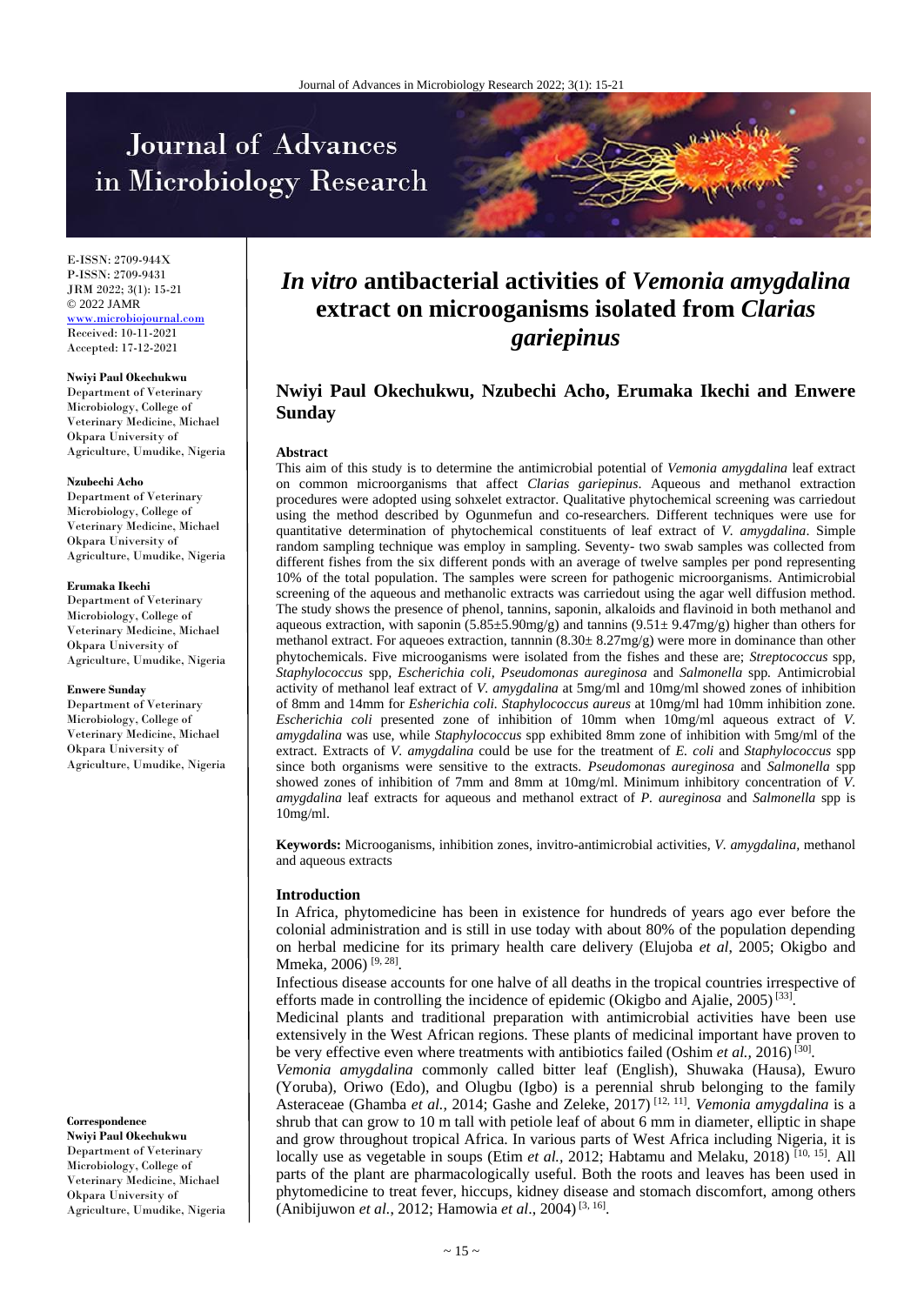The aqueous and methanolic extracts of this plant was known to have great antimicrobial effect against different microorganisms responsible for various human infections (Arekemase *et al.*, 2013)<sup>[4]</sup>.

The reported biologically active phytoconstituents from *V. amygdalina* are alkaloids, flavonoids, terpenes, saponins, coumarins, xanthones, phenolic acids, lignans, steroids, anthraquinones (Tona *et al.*, 2004)<sup>[35]</sup>. Despite the vast traditional used of *V. amygdalina*, it is still considered among the under exploited plants of economic significance. *Clarias gariepinus* not only play an important role in the demand of food for humans (Patel, *et al*., 2018) [31] , but is known to habour some microorganisms. Pathogens that can cause fish diseases comprise: viral infections, bacterial infections, fungal infections, protozoan infections and water mould infection (Govind *et al.*, 2012)<sup>[13]</sup>. Fishes are expose to different environmental pollutants, including drugs and chemicals. The most common microoganisms of fish particularly in freshwater aquaria, include; *Edwardsilla* spp*, Enterobacter* spp*, Salmonella* spp*, Staphylococcus aureus, Pseudomonas aeruginosa, Streptococcus* spp *and Escherichia coli*. These microoganisms causes diseases that manifest clinically on fishes (Walakari *et al.,* 2014) and are as follows: columnaris, gill disease, ick (ich), dropsy, tail and fin-rot among others. Antibiotics are use frequently to control fish diseases caused by bacteria, but there is an increasing risk of developing antibiotic resistant strains. The complaints by many farmers within the area under study of high cost of drugs and poor performance of drugs used, suggests that the antibiotics used for common bacteria treatment are no longer effective. The aim of this study is to find an alternative drug (herbal extract) to the antibiotics being used that will be effective and affordable for treatment of bacteria diseases in fish.

# **Materials and Methods**

**Collection and Identification of Plant Material:** The fresh leaves of *Vemonia amygdalina* plant used in this study were purchase from Isinweke daily market in Ihitte-Uboma Local Government Area in Imo State, South Eastern Nigeria. The leaves were package in a dry polythene bag and transported to the laboratory of Michael Okpara University of Agriculture, Umudike. The plant materials were identify and authenticated at the Department of Botany by Dr. Nkaa Francis of the same Institute. Sample collection lasted two months from April to May of 2021.

**Processing of the Pant Material:** The fresh leaves of *Vemonia amygdalina* was thoroughly clean and dried at room temperature for three weeks at the Veterinary Microbiology Laboratory bench in the College of Veterinary Medicine of Michael Okpara University of Agriculture, Umudike. The dried plant material was then pulverised to fine powder using an electric blender and stored in sterile container until the time of extraction and analysis.

**Extraction procedure:** Solvent was use for the preparation of the extract, namely distilled deionized water and methanol 99.9% concentration.

**The Aqueous Extract:** The method as described by Newton (2002) was use. Two hundred and fifty grams (250g) of the milled powdered leaves of *V. amygdalina* was introduce into a beaker and 200 ml of distilled deionized water was added gradually and stirred intermitently and vigorously with a glass rod every 20mins for 48 hours. The combination settled after 3 h using the infusion method. The extracts were filtered using Whatman no.1 filter paper.

**The methanol extract:** Some fraction (250g) of the plant was weighed, later wrapped in Whatman no.1 filter paper, and placed in the holding chamber of the soxhlet extractor. Then, 500 ml of the 99.9% methanol was use as solvent for the extraction of the leaves using the reflux method for a period of 48 h. The extracts were then concentrated by evaporating to dryness using rotary evaporator at a temperature 4 <sup>0</sup>C. A dark- green coloured mass for *V. amygdalina* obtained was stored in airtight bottle at 4 <sup>o</sup>C in a refrigerator until ready for use*.* The stored extract (yield) 20mg/ml was reconstituted using dimethyl sulfoxide and distilled water in a 2fold serial dilution to obtain extracts of several concentrations 10, 5, 2.5 and 1.25 mg/ml and stored at  $4 \, \mathrm{°C}$  prior to determination of the minimum inhibitory concentration.

**The Qualitative Phytochemical Screening of leaf extract of** *V. amygdalina***:** The phytochemical screening was carriedout using the method described (Ogunmefun *et al*., 2017)[26] .

**Test for phenols and tannins:** Using Standard Method reported by Trease and Evans  $(1989)$ <sup>[36]</sup>, Two millilitres (2ml) of 2% solution of Ferrous chloride (FeCl) was mixed with the crude extract. Black or blue green colour indicated the presence of tannins and phenols.

**Tests for flavonoids:** Using the method reported by Trease and Evans in 1989 <sup>[36]</sup>. Pieces of magnesium ribbon and concentrated hydrogen chloride (HCl) was mixed with the crude plant extract, after few minutes, the appearance of a pink colour scarlet indicated the presence of flavonoids.

**Test for saponins:** Test was carriedout using the method described (Ogunmefun *et al.*, 2017)<sup>[26]</sup>. Five millilitres of distilled water was added onto crude plant extract in a test tube and it was shaken vigorously. The foam formation indicated the presence of saponins.

**Test for alkaloids:** Test was carriedout using the method described by Harborne  $(1998)$ <sup>[17]</sup>. Test substance (plant extracts in powder) was mix with few drops of 2N HCL. An aqueous layer formed was decanted and one or two drops of Mayer's reagent added. Formation of white turbidity or precipitate indicates the presence of alkaloids.

Quantitative Determination of Phytochemical Constituents of leaf extract of *V. amygdalina.*

**Determination of Flavonoid:** Flavonoid determination was by the method reported by Ejikeme *et al*. (2014) [8] . Exactly 50 cm<sup>3</sup> of 80% aqueous methanol was added to 2.50 g of sample in a 250 cm<sup>3</sup> beaker, covered, and allowed to stand for 24 hours at room temperature. After discarding the supernatant, the residue was re-extracted (three times) with the same volume of methanol. Whatman filter paper number 42 (125 mm) was used to filter whole solution of each wood sample. Each wood sample filtrates was later transferred into a crucible and evaporated to dryness over a water bath. The content in the crucible was cooled in a desiccator and weighed until constant weight was obtained. The percentage of flavonoid was calculated as: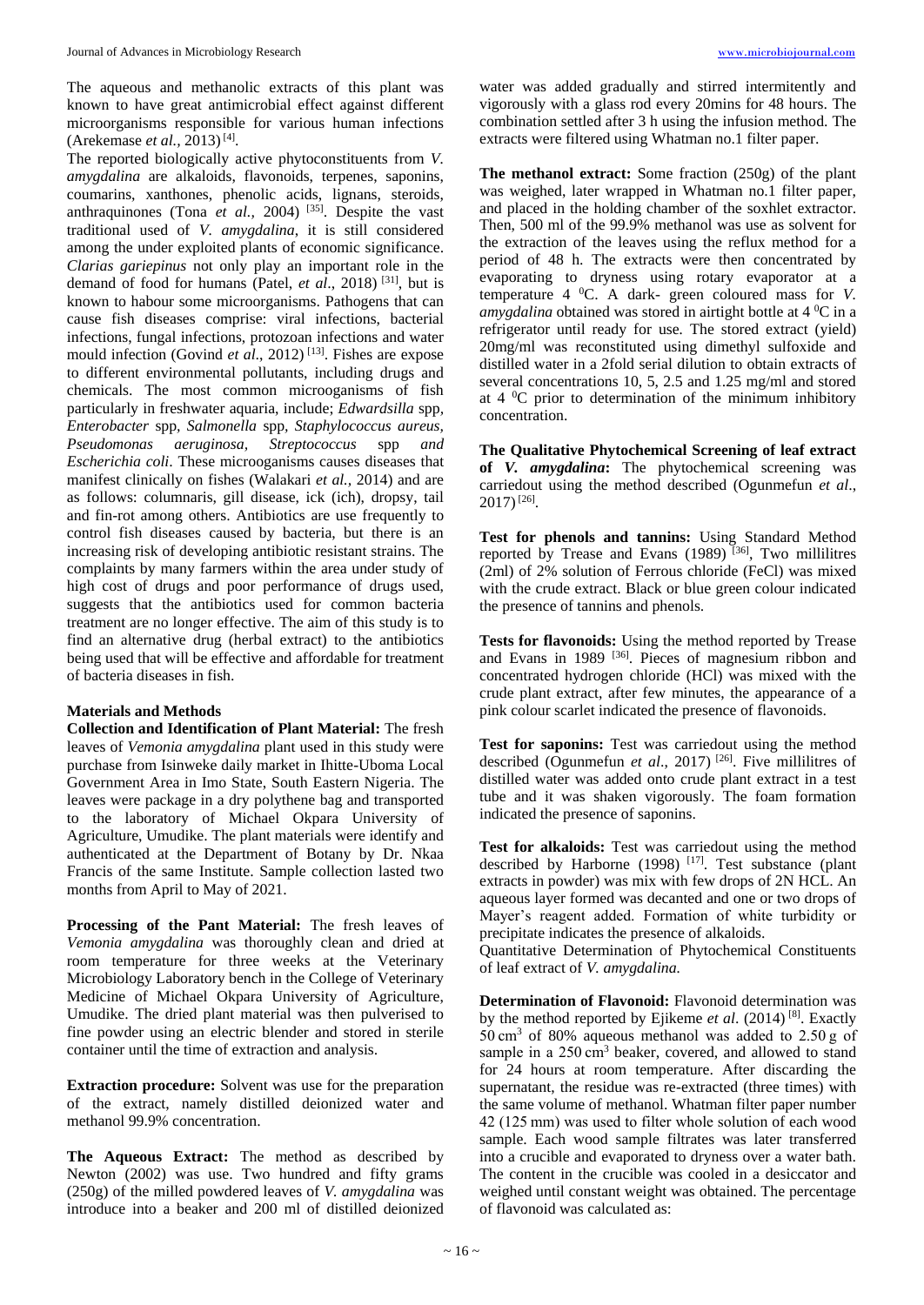% Flavonoid = (weight of Flavonoid)/(weight of sample)  $\times100$ 

**Determination of Tannins:** Analytical method for quantitative determination of tannin was according to Amadi *et al*. (2004) and this is by dissolving 50 g of sodium tungstate (Na2WO4) in 37 cm<sup>3</sup> of distilled water, Folin-Denis reagent was obtain. To the reagent prepared above, 10 g of phosphomolybdic acid (H3PMo12O40) and 25 cm<sup>3</sup> of orthophosphoric acid (H3PO4) was added. Two-hour reflux of the mixture was carriedout, cooled, and diluted to 500 cm<sup>3</sup> with distilled water. One gram of each wood powder (sample) in a conical flask was added to 100 cm<sup>3</sup> of distilled water. This was boiled gently for 1 hour on an electric hot plate and filtered using number 42 (125 mm) Whatman filter paper in a  $100 \text{ cm}^3$  volumetric flask. Addition of  $5.0 \text{ cm}^3$  Folin-Denis reagent and  $10 \text{ cm}^3$  of saturated Na<sub>2</sub>CO<sub>3</sub> solution into 50 cm<sup>3</sup> of distilled water and 10 cm<sup>3</sup> of diluted extract (aliquot volume) was carried out after being pipetted into a 100 cm<sup>3</sup> conical flask for colour development. The solution was then, allowed to stand for 30 minutes in a water bath at a temperature of  $25\degree$ C after thorough agitation. With the aid of a Spectrum Lab 23A spectrophotometer, optical density was measured at 700nm, and then compared on a standard tannic acid curve. Dissolution of 0.20 g of tannic acid in distilled water and dilution to 200 cm<sup>3</sup> mark (1 mg/cm<sup>3</sup>) were used to obtain tannic standard curve. Varying concentrations (0.2– 1.0 mg/cm<sup>3</sup> ) of the standard tannic acid solution were pipetted into five different test tubes to which Folin-Denis reagent (5 cm<sup>3</sup>) and saturated  $Na<sub>2</sub>CO<sub>3</sub>$  (10 cm<sup>3</sup>) solution were added and made up to the 100 cm<sup>3</sup> mark with distilled water. The solution was allow to stand for 30 minutes in a water bath at 25<sup>0</sup>C. Optical density was ascertain at 700 nm with the aid of a Spectrum Lab 23A spectrophotometer. Optical density (absorbance) versus tannic acid concentration graph was plotted.

The following formula was use in the calculation:

Tannic acid  $(mg/100g) = (C \times$  extract volume  $\times$ 100)/(Aliquot volume  $\times$ weight of sample)

Where C is concentration of tannic acid read off the graph.

**Determination of Saponin:** Saponin quantitative determination was carriedout using the method reported by Obadoni and Ochuko,  $(2002)$ <sup>[25]</sup>. Exactly 100 cm<sup>3</sup> of 20% aqueous methanol was added to 5 grams of each wood powder sample in a 250 cm<sup>3</sup> conical flask. The mixture was heated over a hot water bath for 4 hours with continuous stirring at a temperature of 55 $\mathrm{^{0}C}$ . The residue of the mixture was re-extracted with another 100 cm<sup>3</sup> of 20% aqueous methanol, after filtration, it was heated for 4 hours at a constant temperature of  $55\text{ °C}$  with constant stirring. The combined extract was evaporated to 40 cm<sup>3</sup> over water bath at 90  $^{\circ}$ C, 20 cm<sup>3</sup> of diethyl ether was added to the concentrate in a  $250 \text{ cm}^3$  separator funnel, and vigorously agitated from which the aqueous layer was recovered while the ether layer was discarded. This purification process was repeated twice and 60 cm<sup>3</sup> of n-butanol was added and extracted twice with 10 cm<sup>3</sup> of 5% sodium chloride. After discarding the sodium chloride layer, the remaining solution was heated in a water bath for 30 minutes, after which the solution was transferred into a crucible and was dried in an

oven to a constant weight. The saponin content was calculated in percentage:

% Saponin = (weight of saponin)/(weight of sample)  $\times 100$ 

Determination of Alkaloids: Quantitative determination of alkaloid was according to the methodology by Harborne,  $(1973)$ <sup>[18]</sup>. Exactly 200 cm<sup>3</sup> of 10% acetic acid in methanol was added to each wood powder sample (2.50 g) in a 250 cm<sup>3</sup> beaker and allowed to stand for 4 hours. The extract was concentrated on a water bath to one-quarter of the original volume followed by addition of 15 drops of concentrated ammonium hydroxide drop-wise to the extract until the precipitation was complete immediately after filtration. After 3 hours of mixture sedimentation, the supernatant was discarded and the precipitates were washed with 20 cm<sup>3</sup> of 0.1 M of ammonium hydroxide and then filtered using Gem filter paper (12.5 cm). Using electronic weighing balance Model B-218, the residue was dry in an oven and the percentage of alkaloid expressed mathematically as:

% Alkaloid = (weight of alkaloid)/(weight of sample)  $\times 100$ 

**Determination of Phenols:** Defatting of 2 g wood powder sample was carriedout for 2 hours in  $100 \text{ cm}^3$  of ether using a soxhlet apparatus. The defatted sample (0.50 g) was boiled for 15 minutes with 50 cm<sup>3</sup> of ether for the extraction of the phenolic components. Exactly  $10 \text{ cm}^3$  of distilled water, 2 cm<sup>3</sup> of 0.1 N ammonium hydroxide solutions, and 5 cm<sup>3</sup> of concentrated amyl alcohol were also added to 5 cm<sup>3</sup> of the extract and left to react for 30 minutes for colour development. The optical density was measured at 505 nm, 0.20 g of tannic acid was dissolved in distilled water and diluted to 200 mL mark (1 mg/cm<sup>3</sup> ) in preparation for phenol standard curve. Varying concentrations (0.2– 1.0 mg/cm<sup>3</sup> ) of the standard tannic acid solution was pipetted into five different test tubes to which 2 cm<sup>3</sup> of NH3OH, 5 cm<sup>3</sup> of amyl alcohol, and 10 cm<sup>3</sup> of water were added. The solution was made up to 100 cm<sup>3</sup> volume and left to react for 30 minutes for colour development. The optical density was determined at 505 nm keay *et al*. (1964) [20] .

**Preparation of Crude Plant Extract:** A 2 g amount of extract was weighed out, using a Mettler balance, and then dissolved in 5 ml of dimethyl sulphoxide (methanol extract) or 5 ml of water (water extracts). Subsequently, each solution was serially diluted to obtain 10.0, 5.0, 2.5 and 1.25 mg/ml concentrations.

**Media preparation:** All media used were prepared according to the manufacturer's directives. The media includes; nutrient, MacConkey, Salmonella-shigella, deoxyocholate, blood and eosin methylene blue agar. Media preparations were as described by Lammert *et al.* (2007)<sup>[21]</sup>. A given quantity in grams of the media was measured and suspended in distilled water, then, sterilized by autoclaving at standard temperature and pressure within a given time. The media was allowed to cool at a known temperature before poured into petri-dishes.

**Gram-staining technique:** The technique as described by Gram (1888) was employ. Make a smear and fix it by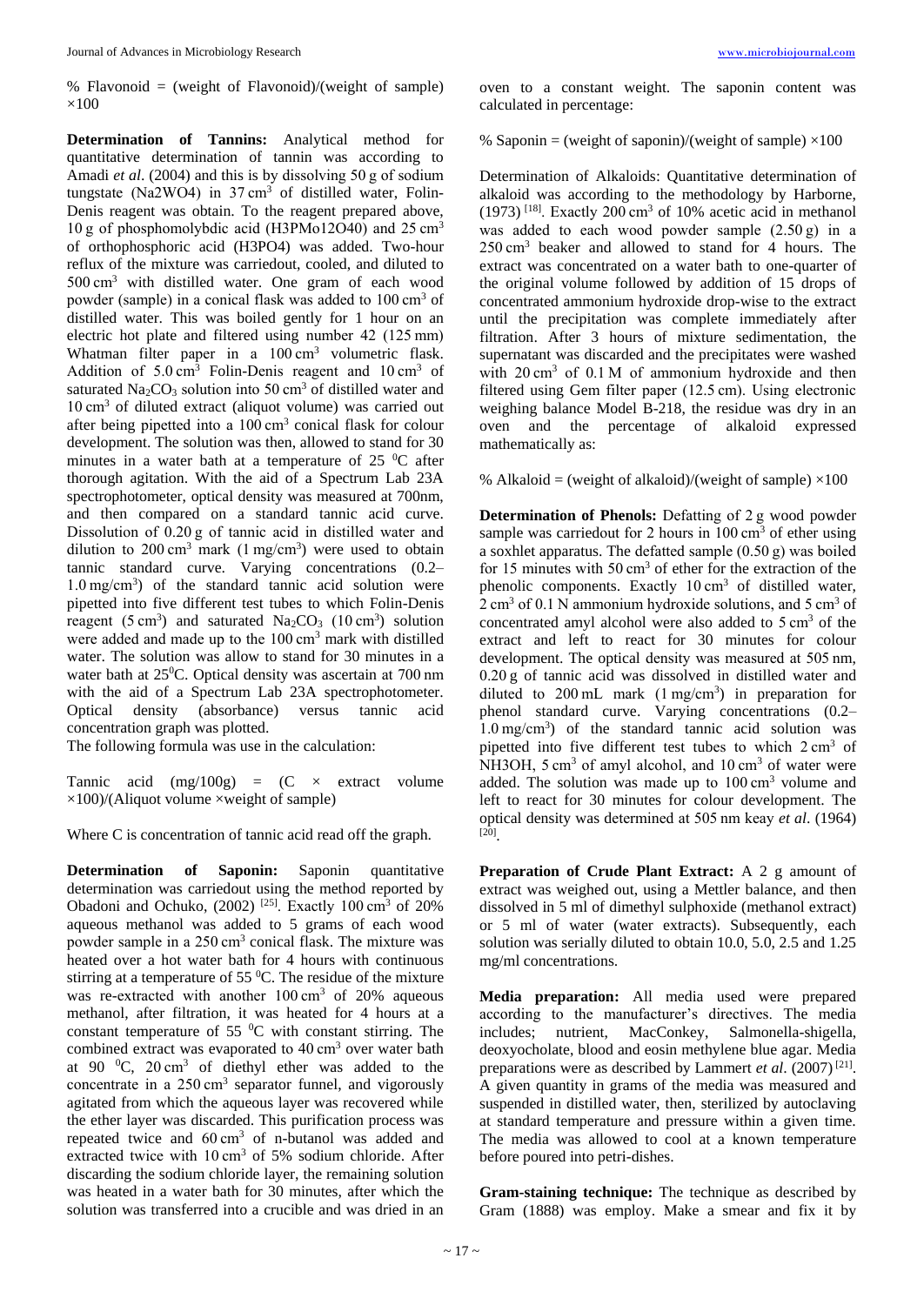passing the slide rapidly over a flame. Cover the slide with, crystal violet and allow it to act for 30 seconds. Pour off and wash freshly with distilled water. Cover with fresh iodine solution and allow to react for 30 seconds. Pour off the iodine solution and wash freely with distilled water. Cover with acetone and allow it to act for about 30 seconds (until the stain stops carrying out).Wash thoroughly with water. Counter- stain with safranin for 30 seconds and Wash with distilled water, blot and dry. View under the microscope with oil immersion lens.

**Catalase test:** Test was carriedout as described by Karen (2010). Pour 2-3ml of fresh hydrogen peroxide solution into a test tube. Using a sterile wooden or glass rod, remove a good piece of growth of the test organism and immerse it in the 3% hydrogen peroxide solution. Look for immediate bubbling, which indicates the production of oxygen. Active bubbling produced along the side of a glass rod is a positive result.

**Oxidase test:** The test was as described by Patricia and Luara (2010). The indirect paper strip procedure in which a few drops of the reagent were added to a filter paper strip. A loop full of suspected colony was smeared into the reagents zone of the filter paper. Bacterial colonies having cytochrome oxidase activity developed a deep purple color at the inoculation site within 10 seconds. As a precautionary measure, stainless steel or nichrome inoculating loops or wires were not use for this test because surface oxidation products formed by metals when flamed for sterilizing may result in false positive reactions. Report as 'oxidase positive' if a blue-purple color is produced. Otherwise, report as 'oxidase negative'.

**Collection and isolation of sample organism:** Samples were taken from under the gill (by lifting it up) of the fish using sterile swab sticks, inoculated into nutrient agar plates and incubated at  $37 \text{ °C}$  for 48hrs. Colonies of the growth organisms were subcultured into different media like, eosin methylene blue (EMB), *Salmonella-Shigella* agar (SSA), blood agar and MacConkey agar and incubated at 37<sup>0</sup>C for 48hrs. The presence of green metallic sheen was confirmatory of *Escherichia coli*, presence of in-complete zones of haemolysis confirms *Staphylococcus aureus* in blood agar. while complete zones of haemolysis on blood agar was confirmatory of *Streptococcus* spp. Discrete raise colonies with black centres in Salmonella shigella agar is suggestive of *Salmonella* spp, while clear blue colonies on MacConkey agar is suggestive of *Pseudomonas aeruginosa*. Preparation of Test Organisms and Tests for Potency of Bacteria Pathogen: The organisms isolated were stored in stock culture in the Department of Veterinary Microbiology, College of Veterinary Medicine of the University. Organisms obtained were as follows: *Escherichia coli*, Staphylococcus aureus, Streptococcus spp, Pseudomonas aeruginosa and Salmonella spp.

The bacteria organisms were sub-cultured in nutrient agar. Overnight cultures were prepared by inoculating approximately 2ml nutrient broth with colonies of the appropriate organism taken from the agar slant. Broths were incubated overnight at 37 °C. Inoculants were prepared by diluting overnight cultures in saline to approximately 10<sup>8</sup> CFU /ml for each of the organisms.

Experimental Animal: *Clarias gariepinus* were obtained

from 6 different farms in Ikwuano Local Government Area and kept in 6 different artificial ponds.

Determination of antimicrobial activity of the extract**:** The antimicrobial screening of the aqueous and methanolic extracts was carriedout using the aqar well diffusion method as described by Lino and Deogracious (2006)<sup>[22]</sup>. Nutrient agar was poured into sterile Petri dishes and allowed to solidify. About 1.0 ml of the test culture was dropped on the appropriate solidify agar and spread over the surface of the medium using sterile swab stick. Wells of approximately 6 mm in diameter were made in the agar medium using sterile cork borer. Each well was filled with 0.2 ml of the appropriate concentration of the extract. The dishes were allowed to stand for 40 min at room temperature to allow for proper diffusion of the extract to occur. Control experiments were set up with 0.2 ml of 99% methanol and 0.2 ml distilled deionized water in separate wells. The plates were incubated at 37  $\rm{^0C}$  for 24 h. All tests were performed in 5 replicate and antimicrobial activity was expressed as the mean diameter of the clear zone (mm) produced by the plant extract. Zones of clearance round each well means inhibition and the diameter of such zones was measure in millimeter (mm).

Determination of Minimum Inhibitory Concentration (MIC)**:** The MIC of the extracts for each susceptible test organism were determined by a method described by Okeke *et al.* (2001) <sup>[27]</sup> and Okoli *et al.* (2002) <sup>[29]</sup>. The minimum inhibitory concentration (MIC) in mg/ml was determined by comparing the different concentration of the extracts that have different zones of inhibition and then selecting the lowest concentration of each extract (Agatemor, 2009)<sup>[2]</sup>.

### **Results**

A 99.9% methanol and distilled deionized water was use for the extraction. More yields were achieved with aqueous extract of *V. amygdalina* 25g than methanol extracts which yielded 8.0g. Saponin and tannin was present in reasonable amount in qualitative analysis of all the constituents found in *Vemonia amygdalina* using methanol extraction method*.*  Other phytochemical constituents are alkaloid, phenol and flavenoid. Aqueous extraction method had saponin in larger amount qualitatively, than all other constituents. In quantitative analysis using methanol method, saponin and tannin with  $(5.85\pm5.90mg/g)$  and  $(9.51\pm9.47mg/g)$  had the highest qualitative presentation, while alkaloid had the least of  $(2.22\pm 2.18$ mg/g). Comparative presentation evaluated show that tannin possess the largest amount  $(8.30\pm8.27mg/g)$  quantitavely and alkaloid the least (1.23±1.19mg/g) using aqueous method. The microorganisms obtained from the samples are *Staphylococcus* spp*, Escherichia coli, Streptococcus* spp*, Pseudomonas aeruginosa and Salmonella* spp*.* At concentration of 5mg/ml, *Escherichia coli* had the highest inhibition zone of 8mm while, *Pseudomonas aeruginosa* and *Salmonella* spp had the least of 0mmmg/ml. *Escherichia coli* and *Staphylococcus* spp at 10mg/ml had a higher zone of inhibition of 14mm and 10mm, while *Pseudomonas aeruginosa* and *Salmonella* spp had the least inhibition zones of 7mm and 8mm respectively. *Escherichia coli* and *Staphylococcus* spp had an inhibition zone of 10mm and 8mm at 10mg/ml concentration, 5mm and 3mm at 5mg/ml concentration while, *Pseudomonas aeruginosa* had the least of 5mm at 10mg/ml contation. Minimum inhibitory concentration of *Vemonia amygdalina* leaf extract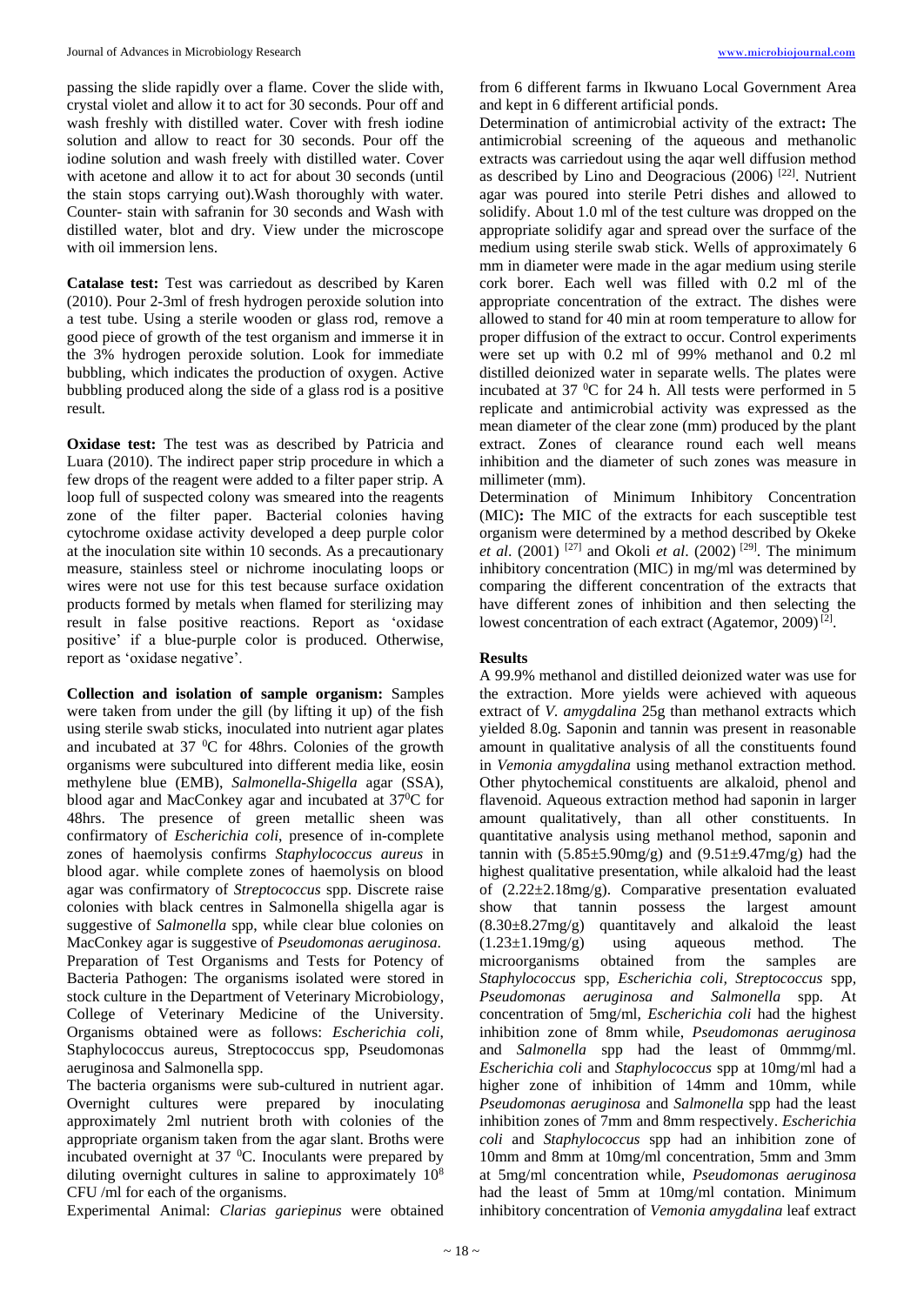for methanol and aqueous method was 10mg/ml for *P. aureginosa* and *Salmonella* spp. For other microorganisms, 5mg/ml was the minimum inhibitory concentration using methanol and 7mg/ml for aqueous method. *Escherichia coli* is most sensitive to the extract than other microoganisms.

| Vemonia amygdalina | <b>Samples</b> | Alkaloid | <b>Saponin</b> | l Tanin | <b>Phenol</b> | <b>Flavonoid</b> |
|--------------------|----------------|----------|----------------|---------|---------------|------------------|
|                    |                |          |                |         |               |                  |

**Key:**  $+$  = present,  $++$  = highly present

**Table 2:** The qualitative analysis of *Vernonia amygdalina* on aqueous extraction

| <b>Samples</b>                                   | <b>Alkaloid</b> | <b>Saponin</b> |  | Tanin   Phenol | <b>Flavonoid</b> |
|--------------------------------------------------|-----------------|----------------|--|----------------|------------------|
| Vemonia amygdalina                               |                 | $^{++}$        |  |                |                  |
| <b>Key:</b> $+$ = present, $++$ = highly present |                 |                |  |                |                  |

**Table 3:** The methanolic quantitative analysis of alkaloid, saponin, tannin, phenol and flavonoid in *Vemonia amygdalina.*

| <b>Samples</b>      | <b>Alkaloid</b> | <b>Saponin</b>  | Tanin         | <b>Phenol</b> | <b>Flavonoid</b> |
|---------------------|-----------------|-----------------|---------------|---------------|------------------|
|                     | (mg/100g)       | (mg/100g)       | (mg/100g)     | (mg/100g)     | (mg/100g)        |
| Vernonia amygdalina | $2.22 + 2.18$   | $5.85 \pm 5.90$ | $9.51 + 9.47$ | $3.32 + 3.28$ | $4.72 \pm 2.80$  |

**Table 4:** The aqueous quantitative analysis of alkaloid, saponin, tannin, phenol and flavonoid in *Vemonia amygdalina.*

| samples            | Alkaloid (mg/100g) |                |                 |                                                                                         | Saponin (mg/100g)   Tanin (mg/100g)   Phenol (mg/100g)   Flavonoid (mg/100g) |
|--------------------|--------------------|----------------|-----------------|-----------------------------------------------------------------------------------------|------------------------------------------------------------------------------|
| Vemonia amygdalina | 10<br>$23+1$       | $.80{\pm}4.50$ | $3.30 \pm 8.27$ | $\overline{a}$ . j $\overline{a}$ if $\overline{a}$ if $\overline{a}$ if $\overline{a}$ | $275 + 1.$                                                                   |

**Table 5:** Antimicrobial activity of methanol leaf extract of *Vemonia amygdalina* with zones of inhibition measured in (mm) at different concentration.

|                          | Zone of inhibition (mm) |              |          |        |         |  |
|--------------------------|-------------------------|--------------|----------|--------|---------|--|
| <b>Test organism</b>     | <b>Methanol</b>         | $1.25$ mg/ml | 2.5mg/ml | 5mg/ml | 10mg/ml |  |
| S. aureus                |                         |              |          | 4.0    | 10.0    |  |
| <i>Streptococcus</i> spp |                         |              |          | 4.8    |         |  |
| E. coli                  |                         |              |          | 8.0    | 14.0    |  |
| P. aeruginosa            |                         |              |          |        |         |  |
| Salmonella spp           |                         |              |          |        |         |  |

**Table 6:** Antimicrobial activity of aqueous leaf extract of *Vemonia amygdalina* with zones of inhibition measured in (mm) at different concentration.

|                          | Zone of inhibition (mm) |                      |                     |             |                    |  |
|--------------------------|-------------------------|----------------------|---------------------|-------------|--------------------|--|
| <b>Test organism</b>     | <b>Distilled water</b>  | $1.25 \text{ mg/ml}$ | $2.5 \text{ mg/ml}$ | $5.0$ mg/ml | $10 \text{ mg/ml}$ |  |
| Staphylococcus aureus    |                         |                      |                     | 3.0         | 8.0                |  |
| <i>Streptococcus</i> spp |                         |                      |                     | 4.6         | 6.5                |  |
| Escherichia, Coli        |                         |                      |                     | 5.0         | 10.0               |  |
| P. aeruginosa            |                         |                      |                     |             | 5.0                |  |
| Salmonella spp           |                         |                      |                     |             |                    |  |

**Table 7:** Minimum inhibitory concentration of *Vemonia amygdalina* leaf extract

| <b>Test organism</b>     | Aqueous extract (mg/ml) | Methanol extract (mg/ml) |
|--------------------------|-------------------------|--------------------------|
| S. aureus                |                         |                          |
| <i>Streptococcus</i> spp |                         |                          |
| E. coli                  |                         |                          |
| P. aeruginosa            |                         |                          |
| Salmonella spp           |                         |                          |

#### **Discussion**

A higher yield of *Vemonia amygalina* was obtain from aqueous extract than methanol extract and this may be responsible for the general use of aqueous extract by the populace in various preparations including for food consumption. Similarly, the cost effectiveness of the aqueous method is highly desirable, when compared to the methanol extract. Quantitative analysis of *Vemonia amygdalina* using methanol extract had alkaloid  $(2.22 \pm 2.18 \text{mg/g})$  as the lowest phytochemical while Saponin (5.85 $\pm$ 5.90mg/g) and tannin (9.51 $\pm$ 9.47mg/g) were the highest phytochemical. The high presence of saponin

present pharmacological influence or activities and this is in agreement with the findings of Oakenfull and Scott (1998) [24]. Oakenfull and Scott in their study reported that saponins possess antibiotic and antiviral properties. The study shows that tannin was present in high amount and this was also supported by Buzzini et al. (2008)<sup>[5]</sup>. Buzzini and his coworkers, in their report stated that tannins possess some antifungal, antimicrobial and antiviral properties that could be use for the treatment of inflammation, gonorrhoea, burns and diarrhea. The presence of alkaloids in this work and their synthetic derivatives are use as basic medicinal agents for their bacterial effects and this is in consistent with the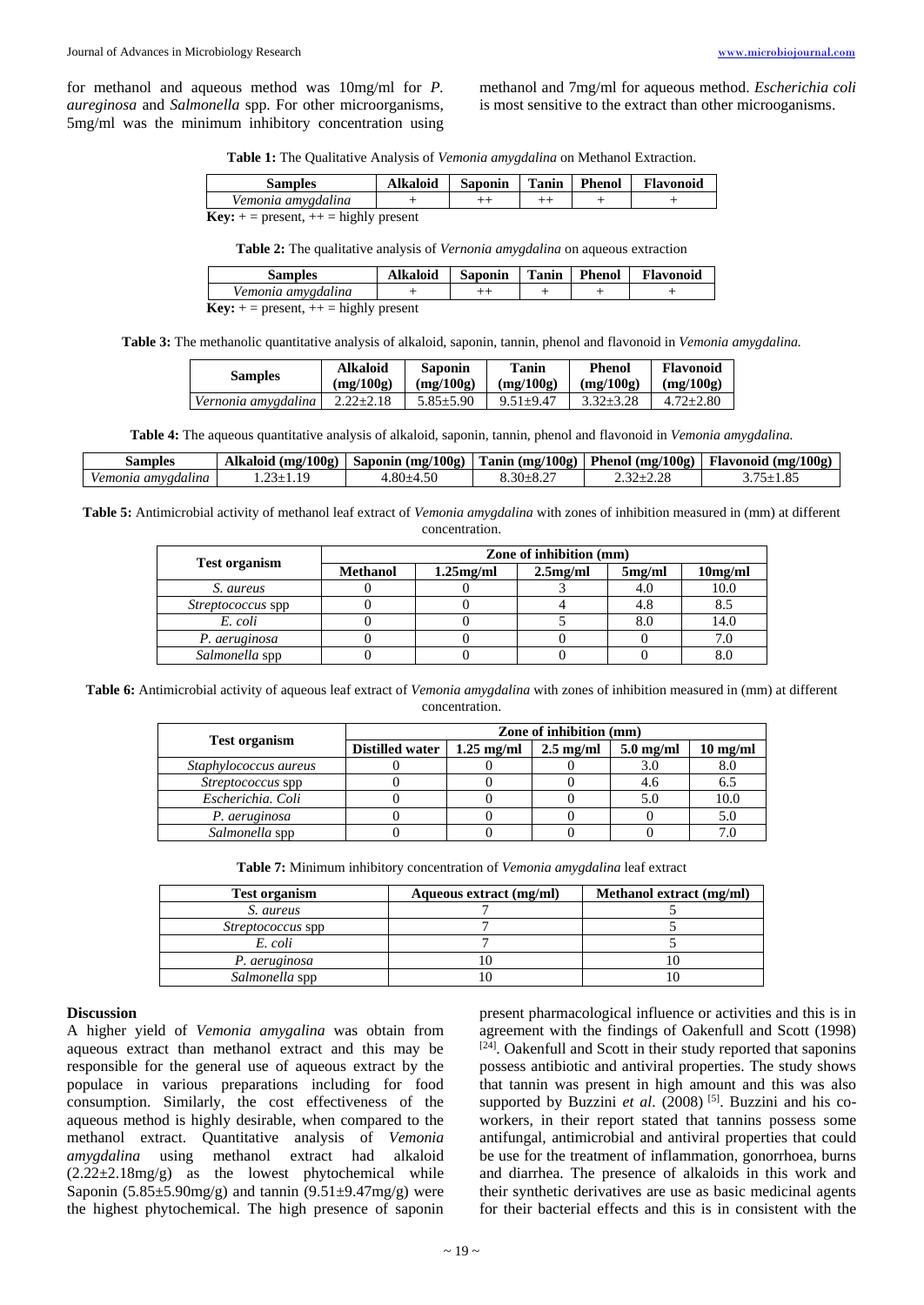findings of Stray  $(1998)$ <sup>[33]</sup>. Flavonoids are plant nutrients that when consumed in the form of vegetables are non-toxic as well as potentially beneficial to the human body; up till now, more than 200 different flavonoids have been isolated from vegetables such as *Vemonia amygdalina* as reported by Taiz and Ziegler (2006) [34] . The susceptibility of the test microorganisms relates to the inhibition zones size in millimetres via agar well diffusion assay.

The phytochemical screening conducted on the leaf extract of *Vemonia amygdalina* revealed the presence of phytochemical constituents such as alkaloids, saponins, tannins, phenols and flavonoids which has been shown to possess some pharmacological activities and this agrees with the research done by Trease and Evans  $(1989)$  <sup>[36]</sup>. The antimicrobial effect of *Vemonia amygdalina* leaf extract is due to the bioactive compounds such as the phytochemical constituent present in the leaf as reported by Doughri (2007) [7]. The level of inhibition of the pathogen by the test extracts shows the extracts to be appreciably potent. Generally, the activity of plant extracts against disease causing microorganisms and their use in traditional remedies is consider to be a function of the phytochemicals in the plants and this is in agreement with Sofawara (1993) [32]. The methanol extract showed more activity than the aqueous extracts on all isolates, and this is in agreement with the work by Agatemor  $(2009)$ <sup>[2]</sup>. The findings in this work showed that the methanolic extract possesses more antimicrobial activity than aqueous extract. *Escherichia coli* was showed the greatest sensitivity, while *Pseudomonas aeruginosa* showed the least of all the isolates and thia is in agreement (Adetutu *et al.* 2011)<sup>[1]</sup>. The finding in this work is contrary to a previous report Chekole *et al.* (2016)<sup>[6]</sup> that plant extracts display stronger antimicrobial effect on the gram positives bacterial strains than on their gram- negative counterpart.

## **References**

- 1. Adetutu A, Morgan WA, Corcoran O. Ethnopharmacological survey and *in vitro* evaluation of wound-healing plants used in South-Western Nigeria. Journal Ethnopharmacology. 2011;137:50-56.
- 2. Agatemor C. Antimcrobial activity of aqueous and ethanol extracts of nine Nigerian spices against four food borne bacteria. Elec. Journal of Environment, Agriculture and Food Chemistry. 2009:8(3):195-200.
- 3. Anibijuwon II, Oladejo BO, Adetitun DO, Kolawole OM. Antimicrobial activities of *Vemonia amygdalina*  against oral microbes. Global Journal of. Pharmacology 2012:6:178-185.
- 4. Arekemase MO, Oyeyiola GP, Balogun KI. Assessment of Bitter leaf (*Vernonia amygdalina*) on Some Selected Pathogenic Microorganisms from University of Ilorin Teaching Hospital, 2013.
- 5. Buzzini P, Arapitsas P, Goretti M, Branda E, Turchetti M, Romani A. Antimicrobial and antiviral activity of hydrolysable tannins. Mini Revision Medical Chemistry. 2008;8(12):1179-1187.
- 6. Chekole G, Wedajo B, Mulat M. *In vitro* antibacterial activities of some traditional medicinal plants against foodborne bacteria pathogens in Woldia District, Ethiopia. Biotechnology International. 2016;9:209-222.
- 7. Doughari JH, Elmahmood AM, Manzara S. Studies on the antibacterioal activity of root extracts of Carica papaya. Afriican Journal of Microbiology Research.

2007:1:37-41.

- 8. Ejikeme MC, Ezeonu SC, Eboatu, N.A. Determination of physical and phytochemical constituents of some tropical timbers indigenous to Niger-Delta area of Nigeria. European Science Journal. 2014;10(18):247- 270.
- 9. Elujoba AA, Odeleye OM, Ogunyemi CM. Traditional medicine development for medical and dental primary hralth care delivery system in Africa. African. Journal of Traditional and Alternative Medicine. 2005;2(1). Doi:10.4314/ajtcam.v2i1.31103
- 10. Etim KH, Ofor SE, Mandor UA, Ogar M. Evaluation of the antibacterial potential of Vernonia amygdalina on foodborne pathogens isolated from kunu sold in Calabar, Nigeria. Journal of Microbiology and Biotechnology Resources. 2012;2:778-782.
- 11. Gashe F, Zeleke G. Antimicrobial activities of *Vernonia amygdalina Del* and *Prunus Africana* extracts against multidrug resistant clinical strains. Research Journal of Medical Plants. 2017:11(4):142-147.
- 12. Ghamba PE, Balla H, Goje LJ, Halidu A. Dauda MD. *In vitro* antimicrobial activities of *Vernonia amygdalina* on selected clinical isolates. International Journal of Current Microbiology and Applied Science 2014;3:1103-1113.
- 13. Govind P, Madhuri S, Rita B, Shrivastav AB. Overview of the treatment and control of common fish diseases. International Research Journal Of Pharmacology 2012;3(7):13-19.
- 14. Gram HC. Pioneers in medical laboratory sciences. 1884;2:185-189.
- 15. Habtamu A, Melaku Y. Antibacterial and antioxidant compounds from the flower extracts of *Vemonia amygdalina*. Advances in Pharmacological Sciences, Article ID 4083736, 2018, 6.
- 16. Hamowia AM. Saffaf AM. Pharmacological Studies on *Vernonia amygdalina* (Del) and Tithonia diversifolia (Gray). Veterinary Medicine. Giza, 2004;2:91-97.
- 17. Harborne A. Phytochemical Methods A Guide to Modern Techniques of plant analysis Chapman and Hall: London, 1998.
- 18. Harborne JB. Phytochemical methods: A guide to modern techniques of plant analysis-Chapman and Hall Ltd; Pp. 279, London, 1973.
- 19. Karen R. Catalase test protocol. American Society of Microbiology, 2016.
- 20. Keay RW, Onochie CF, Stanfield DP. Nigerian trees. Department of Forest Research Publishers, Ibadan. 1964;1:103-265.
- 21. Lammert M. Techiques for Microbiology; A student handbook, 2007.
- 22. Lino A, Deogracious O. The *in vitro* antibacterial activity of *Annona senegalensis, Securidacca longipendicalata* and *Steganotaenia araliacea*-Uganda medicinal plants. African Health Science Journal. 2006;6(1):31-35.
- 23. Newton SM, Lau C, Gurcha SS, Besra GS, Wright CW. The evaluation of forty-three plant species for in-vitro antimyco-bacterial activities: Isolation of active constituents from *Psoralea corylifolia* and *Sanguinaria Canadensis.* Journal of Ethnopharmacology. 2002;79:57-67.
- 24. Oakenfull DG, Scott A. Milk gels with low methoxy pectins. In: Phillips, G.O., Williams, P.A and Wedlock,